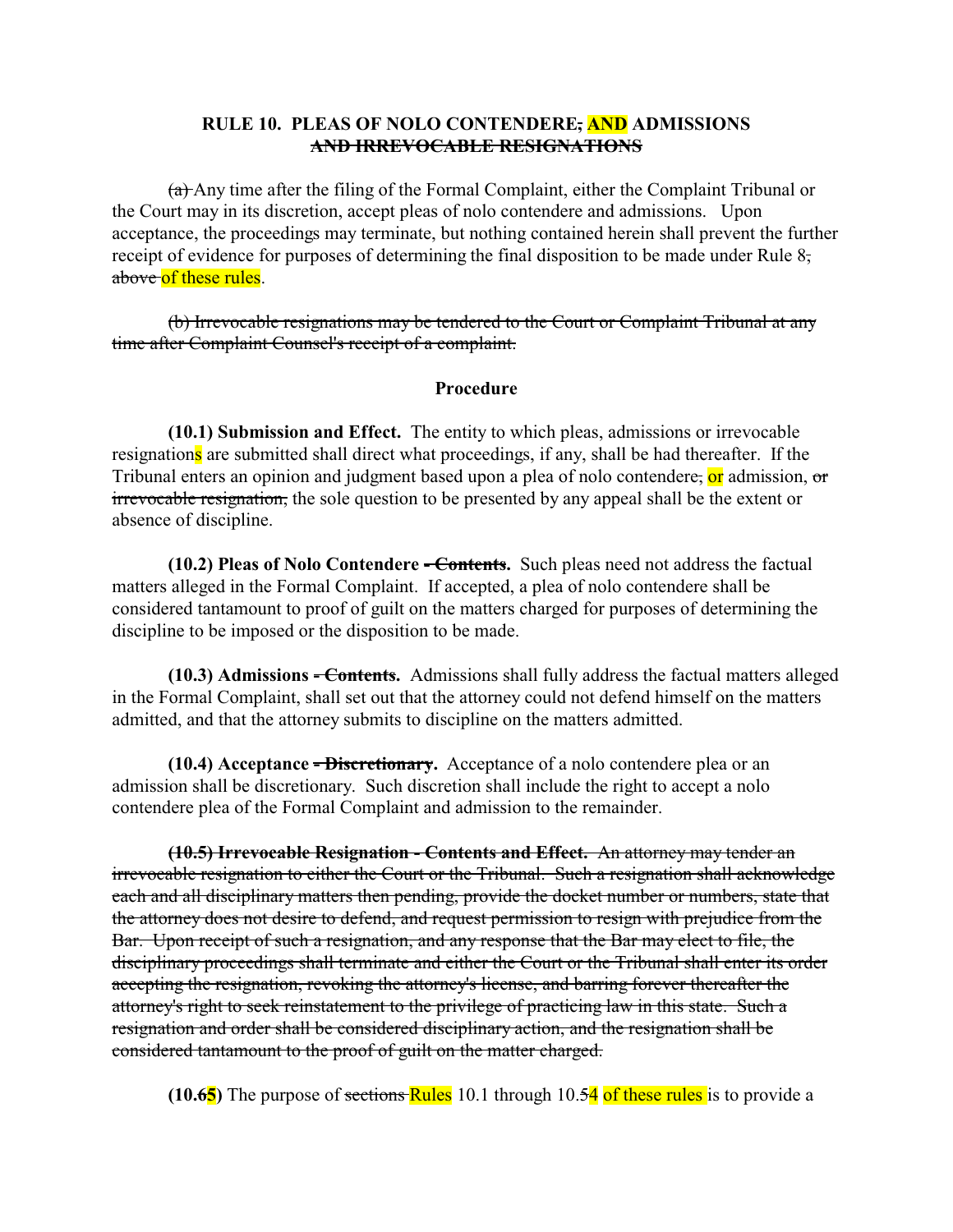prompt, speedy, knowledgeable, and just disposition of any disciplinary matter.

## **RULE 11. RESIGNATION**

(a) An attorney who has a complaint filed against the attorney may tender to the Court or to the Complaint Tribunal an irrevocable resignation.

(b) An attorney who is a member of the Bar in good standing may, under oath, petition to Court for leave to resign from the privilege of practicing law in the State of Mississippi. Upon acceptance of the petition by the Court, the attorney shall not practice law in the State of Mississippi or be entitled to any privileges and benefits accorded to active members of the Bar in good standing.

#### **Procedure**

**(11.1) Irrevocable Resignation.** An attorneymaytender an irrevocable resignation to either the Court or the Complaint Tribunal. Such a resignation shall acknowledge each and all disciplinary matters then pending, provide the docket number or numbers, state that the attorney does not desire to defend, and request permission to resign with prejudice from the Bar. Upon receipt of such a resignation, and any response that the Bar may elect to file, the disciplinary proceedings shall terminate and either the Court or the Complaint Tribunal shall enter its order accepting the resignation, revoking the attorney's license, and barring forever thereafter the attorney's right to seek reinstatement to the privilege of practicing law in this state. Such a resignation and order shall be considered disciplinaryaction and the resignation shall be considered tantamount to the proof of guilt on the matters charged. Jurisdiction remains with the Court and its designated disciplinary agencies to pursue complaints against the former attorney for conduct which occurred prior to the effective date of the attorney's irrevocable resignation.

### **(11.2) Resignation While in Good Standing.**

(a) The petition for leave to resign while in good standing shall be filed under oath with the Court and shall contain a statement that there are no disciplinary actions or criminal proceedings pending against the petitioner and that the petitioner is a member in good standing of the Bar. A copy of the petition shall be served upon General Counsel.

(b) General Counsel, within ten (10) days after being served with the petition, shall certify in writing to the Court whether the petitioner is an active member in good standing with the Bar and whether the petitioner is under disciplinary investigation by any designated disciplinary agency of the Court or has a complaint pending against the attorney.

(c) The petition may be granted if petitioner is an active member in good standing and has no pending disciplinary investigation, complaints, or charges. No petition for leave to resign while in good standing shall be accepted if there are disciplinary proceedings or criminal charges pending against the petitioner or if the petitioner is not a member in good standing.

(d) After the effective date of the resignation while in good standing, in order to be reinstated,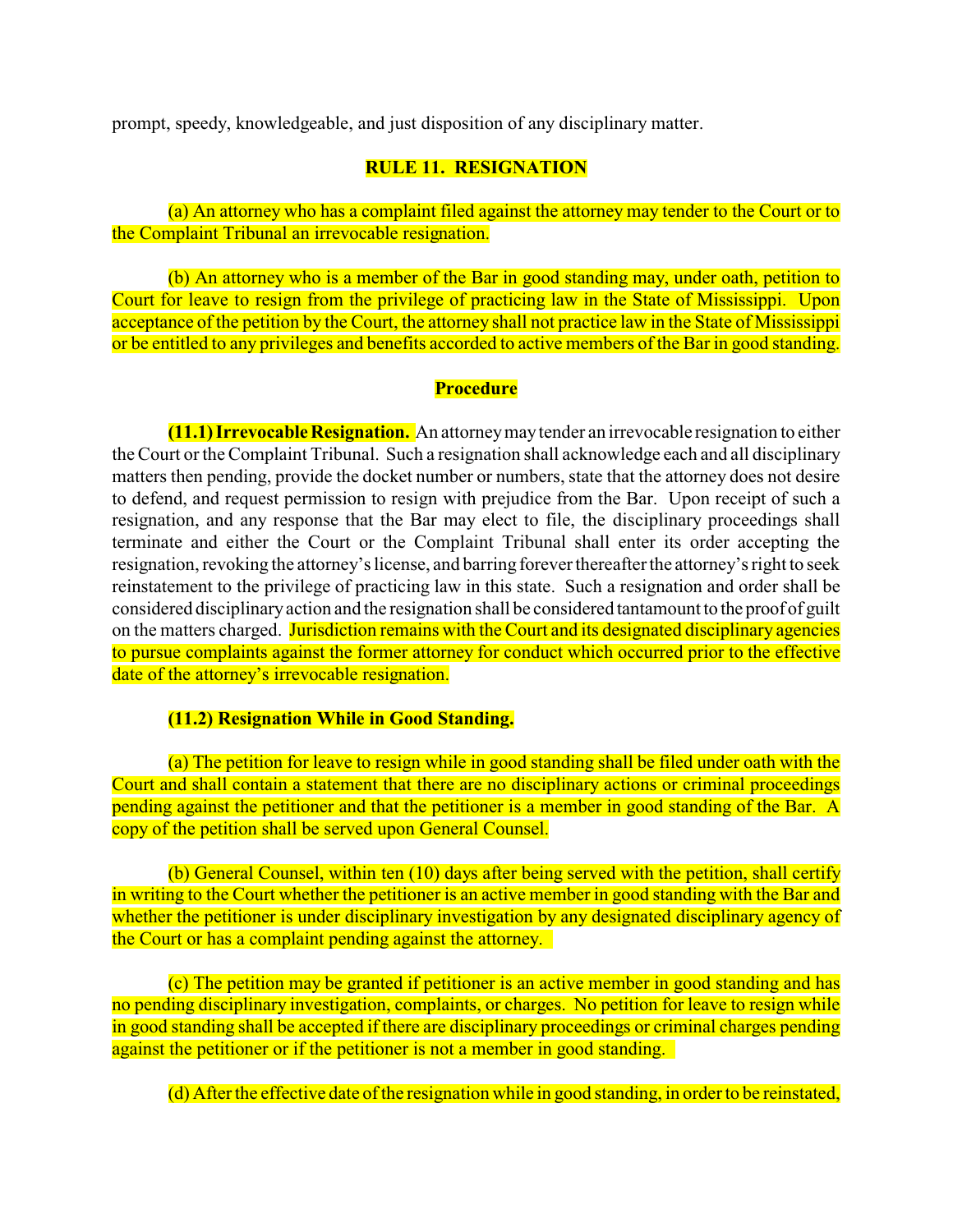the former attorney must comply with the rules governing admission to the practice of law in the State of Mississippi.

(e) Upon the effective date of the resignation while in good standing, the former attorney shall comply with the requirements of Rule 11 of these rules.

(f) Jurisdiction remains with the Court and its designated disciplinary agencies to pursue grievances and complaints against the former attorney for conduct which occurred prior to the effective date of the attorney's resignation while in good standing.

# **RULE 112. EFFECT OF SUSPENSION, DISBARMENT, IRREVOCABLE RESIGNATION, INCAPACITY, OR DEATH**

(a) Orders of suspension or disbarment shall be effective fifteen (15) days following the filing of such an order, unless the Complaint Tribunal or the court determines immediate suspension or disbarment is required to protect the public from additional harm.

(b) An appeal shall operate as a supersedeas except as to any judgment of disbarment or suspension entered under Rules 6 or 10 of these rules. A person disbarred or suspended shall not be permitted to practice law until restored to that privilege by the Court by way of an appeal or petition for reinstatement.

(c) An attorney suspended may A suspended attorney may, at the discretion of the Complaint Tribunal or the Court, be placed on probation or specified terms and may continue to practice law thereunder. The terms may include the ability to practice law while on suspension.

(d) A disbarred, suspended, or **irrevocably** resigned attorney shall, **in writing**: (1) notify all current clients of his the attorney's disbarment, suspension or resignation and his the attorney's consequent inability to act as an attorney after the effective date of his disbarment, suspension or resignation; (2) notify each client adverse party involved in pending litigation or administrative proceedings and the attorney or attorneys for each adverse party in such proceedings, of his disbarment, suspension or irrevocable resignation and consequent inability to act as an attorney after the effective date of his the attorney's disbarment, suspension, or irrevocable resignation; (3) advise each client promptly to substitute other counsel another attorney or attorneys in his the attorney's place or to seek legal advice elsewhere; (4) notify all affected courts and agencies of his the attorney's disbarment, suspension or irrevocable resignation and consequent inability to act as an attorney after the effective date thereof; and (5) give such other notice as the disciplinary agency last having jurisdiction may direct in the public interest.

(e) In the event of irrevocable resignation, disbarment, or suspension, receivers may be appointed by the Complaint Tribunal or the Court Committee on Complaints for the limited purpose of making an inventory and disposing of the attorney's files, cases and practice. Neither receivers nor their associates shall be permitted to become counsel for any parties in the cases and files inventoried, but they shall be permitted to take such actions as appear necessary to protect the interests of the clients with pending cases and the interests of the attorney. The Committee on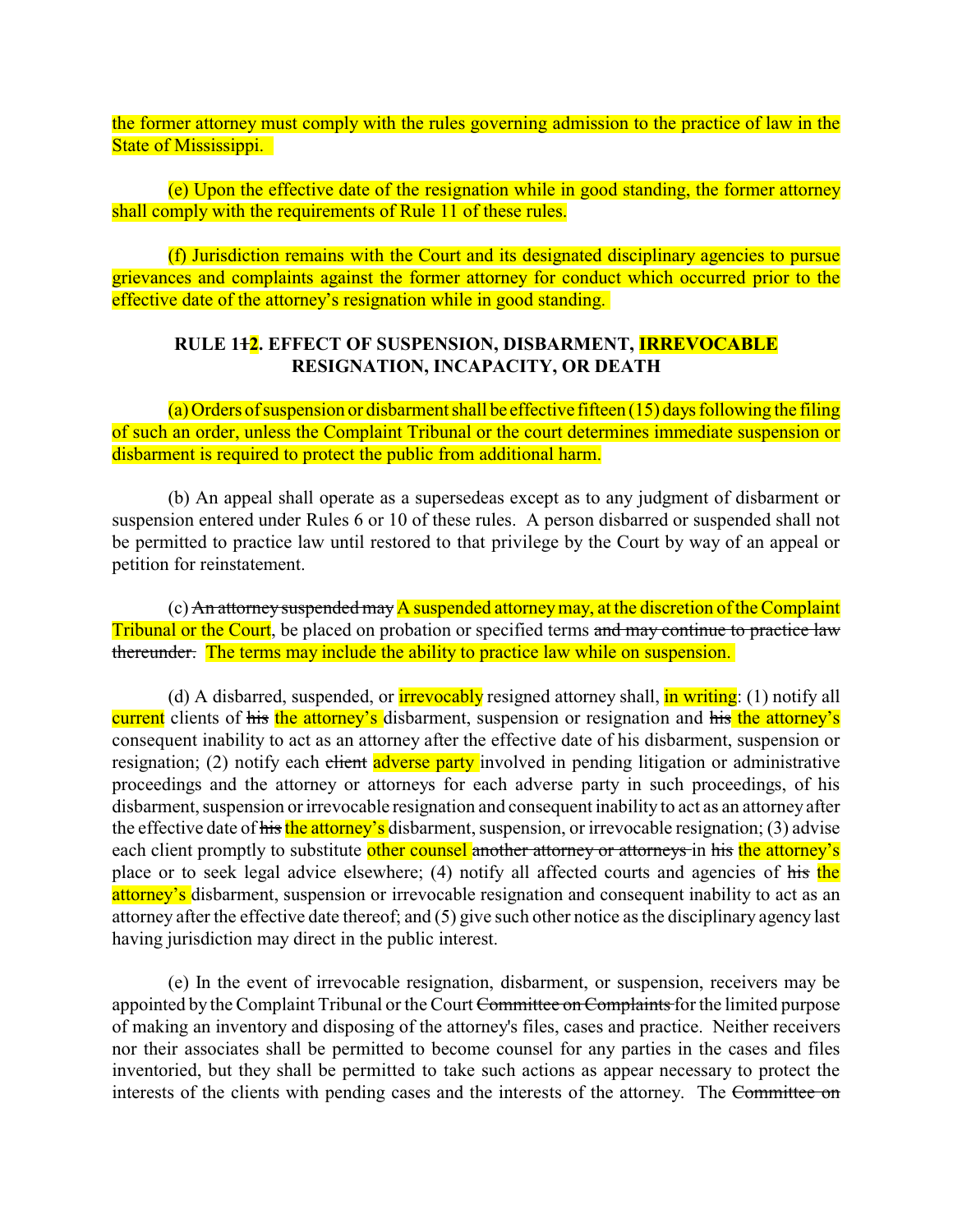Professional Responsibility Complaint Tribunal or the Court shall receive and review reports from the receivers and shall monitor compliance with the terms of any probation, suspension or disbarment.

(f) The Office of General Counsel shall monitor compliance with the terms of any probation, suspension, disbarment, or irrevocable resignation. As necessary, the Office of General Counsel shall file motions for contempt for failure of an attorney to comply with such orders.

(g) Failure to comply with any order of discipline may be punished as a contempt and may constitute a separate ground for disciplinary action. Additionally, failure to comply with any order of discipline may be considered in any petition for reinstatement that may be filed.

(h) Whenever an attorney has been transferred to inactive disability status because of incapacity or disability, or disappears or dies, and no partner, or other responsible party capable of conducting the attorney's affairs is known to exist, the Court, or the chancery court of proper jurisdiction any judge having probate jurisdiction in the district in which the attorney maintains his practice, upon proper proof of the fact, will may appoint an attorney or attorneys as receivers to inventory the files of the inactive, missing or deceased attorney and to take such actions as seems indicated to protect the interest of the clients of the inactive, missing or deceased attorney and his clients, and to generally carry out the functions described in Rule  $11(d)$  of these rules. The duly appointed administrator of an estate shall be considered to be a responsible party for purposes of this rule.

(i) Any attorney appointed receiver under this rule shall not be permitted to disclose any information contained in any files inventoried without the consent of the client to whom such file relates, except as necessary to carry out the orders of the appointing agency or court.

#### **Procedure**

**(12.1) Notice to Be Given and Action to Be Taken.** When an order of disbarment, or an order of suspension for an indefinite period, or a suspension without probation, or a determination of incapacity, or an irrevocable resignation, or proof of death is entered, the receivers, either with or without assistance from the suspended, or disbarred, or irrevocably resigned attorney person, shall immediately take such action as may be necessary to protect the interests of the clients of the subject and the attorney. This action shall include, but need not be limited to, giving notice that the attorney is disqualified to all clients in pending cases, all courts and agencies affected, all co-counsel in pending cases, and all opposing counsel in pending matters, or, in the absence of such counsel, the opposing parties. The receivers shall offer to deliver, and where appropriate, shall deliver, to all clients being represented in pending matters, any papers or any other property to which the clients are entitled and shall notify the clients and any counsel representing them of a suitable time and place where the papers or other property may be obtained.

On motion of the attorney, his client, or other litigants, the Court or disciplinary agency On written motion with notice to the Bar, the Complaint Tribunal or the Court last having jurisdiction